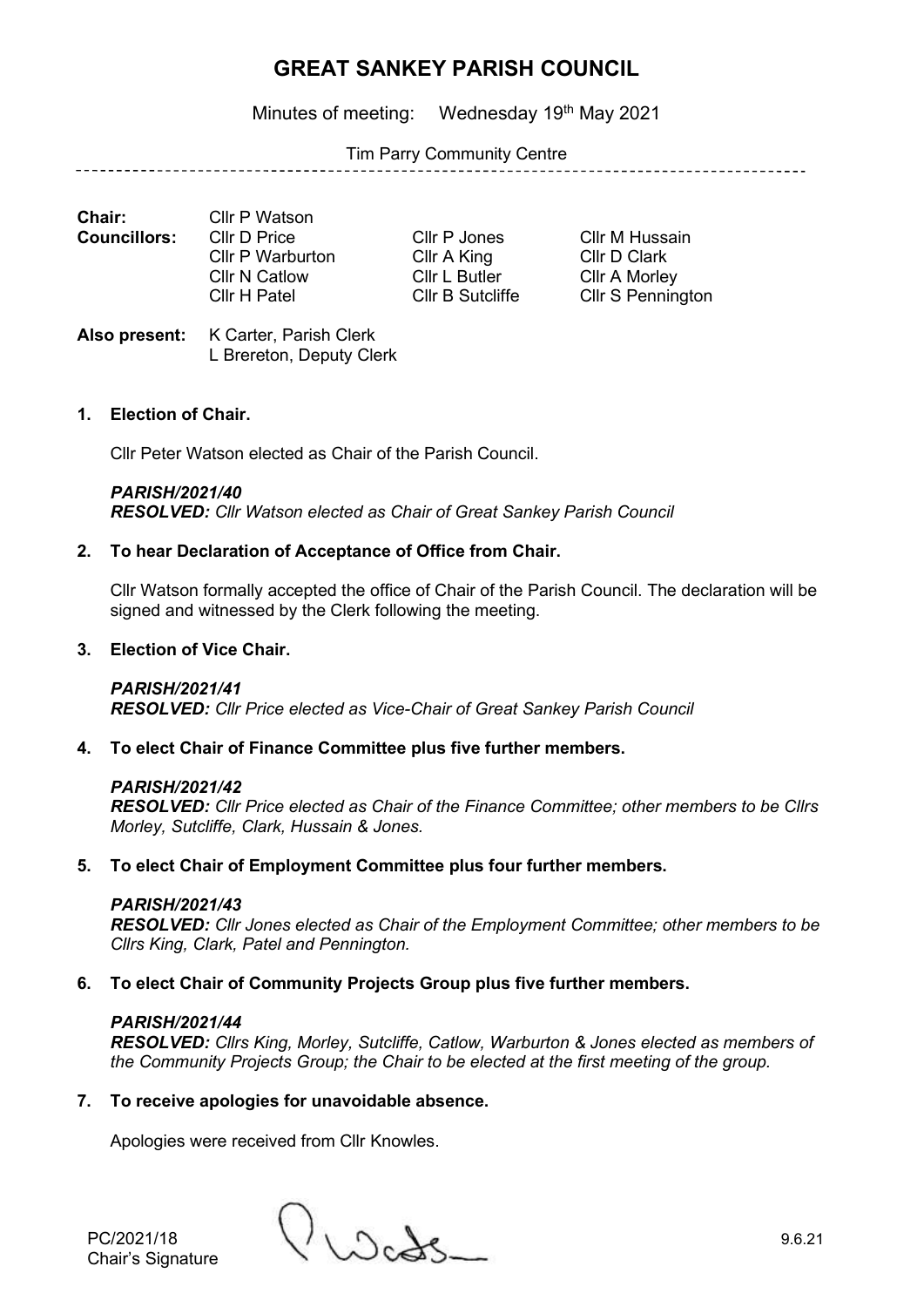Minutes of meeting: Wednesday 19<sup>th</sup> May 2021

Tim Parry Community Centre

#### **8. To approve the minutes of the meeting held on Wednesday 14 th April 2021.**

The minutes had been circulated prior to the meeting and were approved and signed as a true record of the meeting.

#### *PARISH/2021/45*

*RESOLVED: To approve minutes of the meeting held on Wednesday 10th March 2021 as a true and accurate record.*

#### **9. To receive any declarations of interest.**

An explanation was given for new members on declarations of interest. There were no declarations for the current meeting.

#### **10. PCSO reports**

The report from PCSO Potts had been circulated prior to the meeting and was noted. The role of the Parish-funded PCSO was highlighted for new members and it was agreed to invite PCSO Potts and the new Sergeant for the area to a future meeting.

#### **11. To be informed of training sessions for Councillors given by the Cheshire Association of Local Councils.**

Information on online training sessions for Councillors had been circulated prior to the meeting. This was primarily aimed at new Councillors but would be open to anyone interested. Members to email the Clerk following the meeting to register interest for the Parish Office to organise the sessions with ChALC. Councillors would also be forwarded copies of the Good Councillors Guide and the Parish Council Toolkit.

# **12. Finance Committee: to be informed of the meeting held on 4.5.21**

**12.1 to receive the draft minutes of the meeting.** Received and noted.

#### **12.2 to be informed of, and have the opportunity to question, items approved for payment.**

The items approved for payment were accepted with no questions.

#### **12.3 to consider recommendations made and decide whether to accept them.**

Recommendations from the meeting were approved with no comments.

#### *PARISH/2021/46*

*RESOLVED: To offer an extension to the temporary contract for the new caretaker at Bewsey Barn until Christmas 2020 (LGA 1972, s112).*

#### *PARISH/2021/47*

*RESOLVED: To note the end-of-year financial statement for the Council and agree the final figure for movement of funds to earmarked reserves (Accounts & Audit Regulations 2015, reg. 4)*

PC/2021/19 9.6.21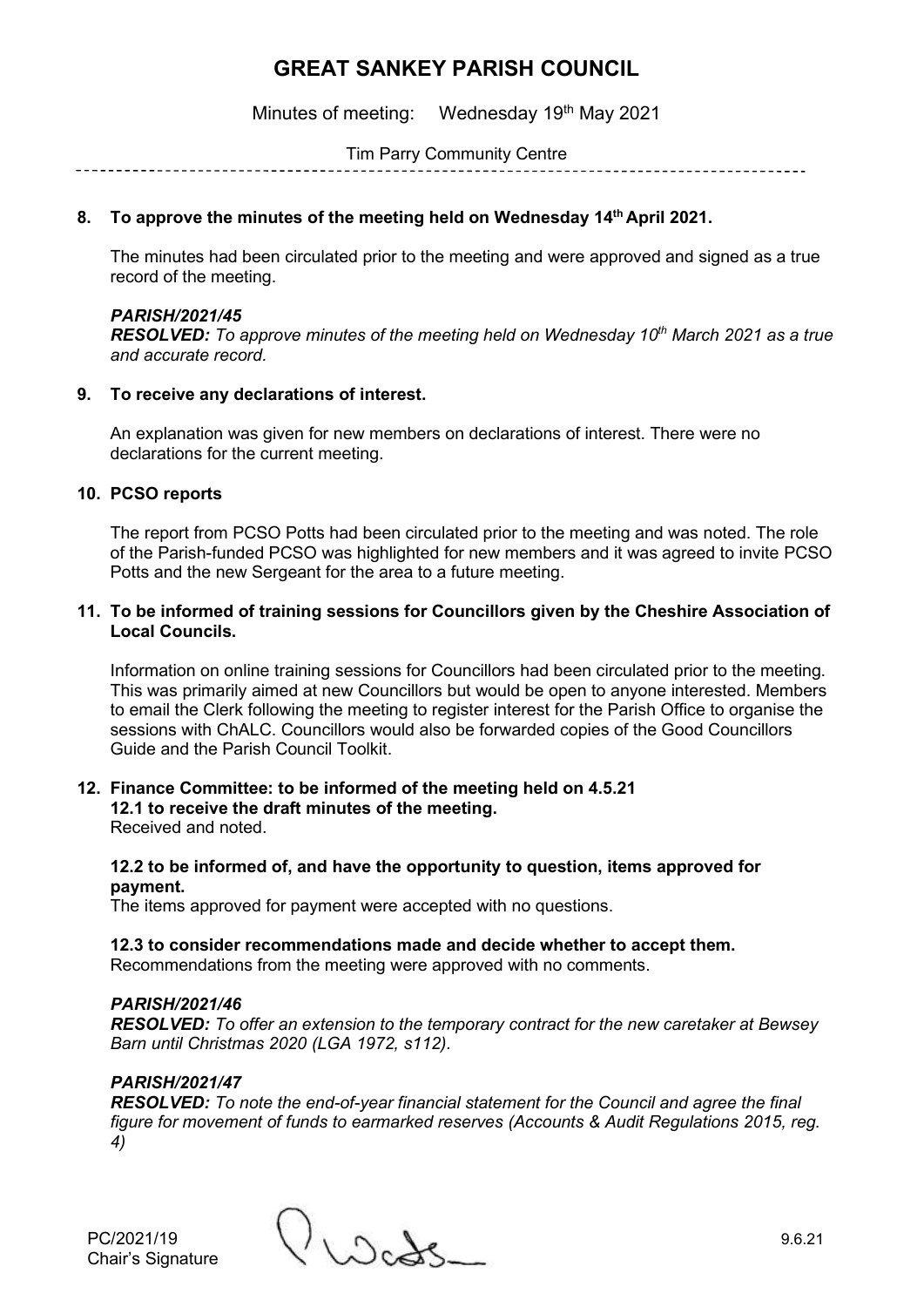Minutes of meeting: Wednesday 19<sup>th</sup> May 2021

Tim Parry Community Centre

# *PARISH/2021/48*

*RESOLVED: To allow one month's storage for Gemini Theatre Group following their departure from Hood Manor Community Centre. To dispose of, or impose a charge, following this period if equipment is not removed (LG (Misc. Prov.) Act, 1976, s19(2)).*

- **13. To be advised of the current status of ongoing Council business:**
	- **13.1 Renewable energy for community centres**
	- **13.2 Parish Playing Field drainage**

**13.3 Sankey Station building**

# **13.4 Westbrook library**

A note had been circulated prior to the meeting with an explanation of the projects listed above and these were discussed briefly. Two new members indicated that they have experience in some areas which may be helpful in the future for the renewable energy, drainage on the Parish Playing Field and Sankey Station projects.

## **14. To be advised of process for creating agenda items for Parish Council meetings.**

All members were advised of correct procedure. Any councillor may request an agenda item through the Clerk in writing/email which must be received at least 7 days prior to the meeting. Any item received after this will be deferred to the next appropriate meeting. This ensures that there is sufficient information on any items to be put forward for discussion and that this information is received in time to be circulated and read by all Councillors prior to discussion at the meeting.

#### **15. To consider planning applications received by the Council and decide if any objections are to be raised.**

**2021/39262:** Storage container by Lingley Mere Business Park.

It was recognized that this storage container belongs to the Land Trust and that it stores equipment used during training courses. It was also recognized that the Parish Council supported the initial application to site the container and the works achieved in the wooded areas as part of the training courses have improved the area to the benefit of residents. However, it was noted that the container now requires some maintenance (at minimum, repainting) if it is to remain in its current location so that it does not have a negative visual impact on the area. It was agreed to comment on the application requesting that maintenance on the unit is made a condition if the application is approved.

#### *PARISH/2021/49*

*RESOLVED: To request that, if approved, a condition is placed on the application for the storage container by Lingley Mere Business Park that maintenance is carried out and it is kept in a good condition.*

#### **2021/39365:** Proposed 5G telecommunications mast installation.

This application was discussed in some detail and it was agreed that the proposed installation would be detrimental for the area in general because of its size and its location near to residential properties was inappropriate and overbearing. It was noted that the need for the mast cannot be questioned and that objections can only be raised on specific. It was also recognized that such applications may not be refused outright, but it may be possible to influence location and/or size. It was agreed to:

 $PC/2021/20$ <br>Chair's Signature  $9.6.21$